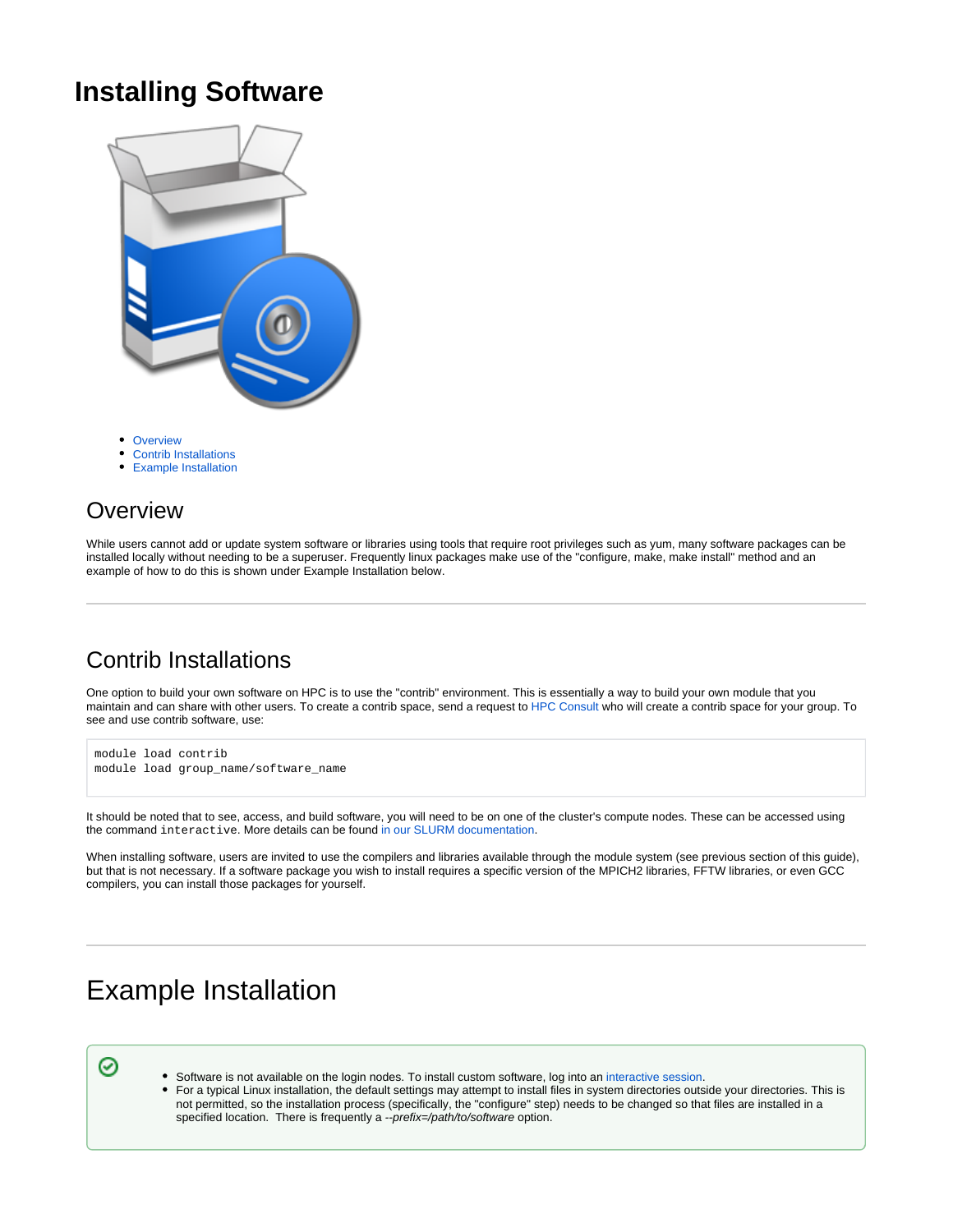Here is a typical example of installing software on a Linux cluster: Installing [GROMACS](http://www.gromacs.org) (molecular simulation software):

1. **Get the software** I usually download a software package to my laptop, then transfer the downloaded package to my /home directory for installation. Alternatively, if I have the http or ftp address for the package I need, I can transfer that package directly to my /home directory while logged in using the wget utility:

wget ftp://ftp.gromacs.org/pub/gromacs/gromacs-4.5.5.tar.gz

2. **Unzip and unpack the "tarball"**

```
tar -zxf gromacs-4.5.5.tar.gz
```
#### 3. **Read the instructions for installing the software**

Here, the README file is a text file containing information and instructions, and it might have a different name like INSTALL or SETUP. Alternatively, the installation instructions may be posted on the software's website.

cd gromacs-4.5.5 more README

#### 4. **Setup your environment for compiling the software**

Here, to compile a parallel build of GROMACS, I need the MPICH2 libraries. Compiling GROMACS also requires some version of the GCC compilers and the FFTW libraries:

module load gnu8/8.3.0 mpich/3.3.1 aocl-fftw/2.2

#### 5. **Run the configure script**

Typical Linux installations will make use of a script named "configure" that allows for customization. This step should be described in your software's installation instructions.

./configure --prefix=\$HOME/gromacs/4.5.5 --disable-float --enable-mpi --without-x --disable-shared

The  $-\text{prefix}$  options allows you to specify a local directory where the software should be installed and prevents the installation from trying to access system locations. In this example, a few other options are also used, such as the choice of not installing a graphical interface (- without-x).

#### 6. **Run make to compile the source code**

Typical Linux installations involve the process of compiling the software so it will run with the particular hardware and software available. The make command uses a special file called **Makefile** to guide the process of compiling large numbers of source code files (instead of just compiling one or a few source code files).

make

#### 7. **Install the newly compiled software**

In this case, the executables, libraries, and other software files will be installed to the directory specified with the --prefix flag in step 5.

make install

#### 8. **Configure environment settings**

Now that the new software package has been installed, you can customize your environment to give you access to your new software automatically. This usually involves appending the location of the new software to your existing environment variables, such as: **PATH, LD\_LI BRARY\_PATH, INCLUDE**. You may also need to add new environment variables that are specific to your software package. The installation instructions should explain what needs to be done. If you add these to the hidden file ~/.bashrc in your account, the environment variables will automatically be set each time you log in.